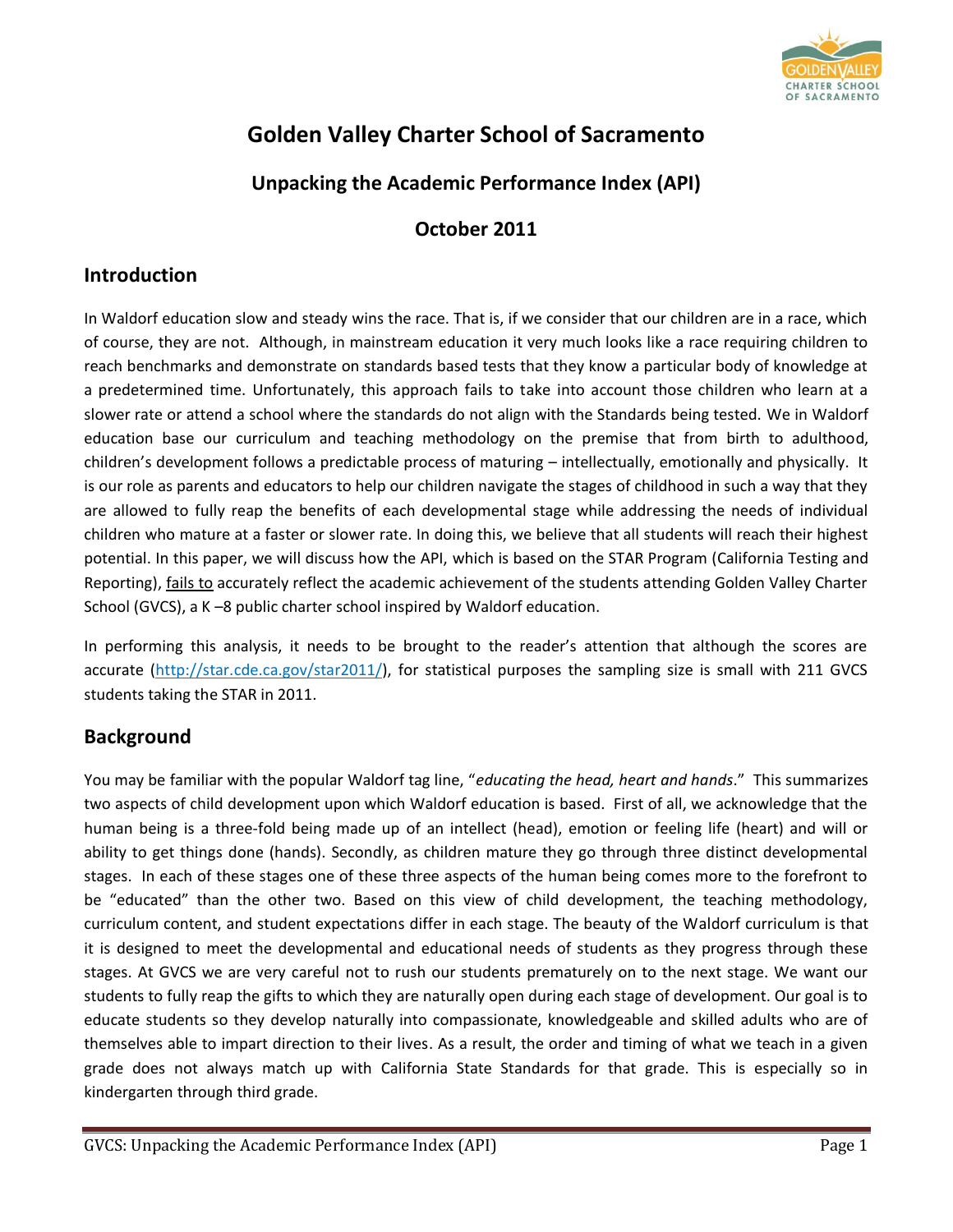

The chart below is a summary of these stages. For a more complete explanation of the GVCS curriculum, please see GVCS of Sacramento Charter pages 11 - 42 (www.goldenvalleycharter.com/node/250).

#### **Table 1**

| Birth to 7-Early Childhood                                                                 | 7 to 14-Late Childhood                                                                                                                             | 14 to 21-Adolescence                                                                                                                         |
|--------------------------------------------------------------------------------------------|----------------------------------------------------------------------------------------------------------------------------------------------------|----------------------------------------------------------------------------------------------------------------------------------------------|
| Emphasis on developing the<br>will                                                         | Emphasis on developing<br>the feeling life                                                                                                         | Emphasis on developing the<br>thinking                                                                                                       |
| Learning through: imitation<br>Building: healthy habits<br>"I am safe. The world is good." | Learning through: story<br>Building: an active feeling life<br>"I love life.<br>I see the beauty in all things.<br>I see the flaws in all things." | Learning through: understanding<br>Building: idealism<br>"I search for the truth in all<br>things. I can make a difference in<br>the world." |

### **STAR Meets a Curriculum Inspired by Waldorf Education**

All of the Kindergarten through  $8<sup>th</sup>$  grade California Content Standards are included in our GVCS curriculum. However, due to the fact that we base our curriculum on the framework of child development described above (see Table 1), some of the California Content Standards are taught at different grade levels at GVCS than in a mainstream public school. This is especially true in kindergarten through third grade. (This is most obvious in the area of reading skill acquisition. Formal reading and writing instruction begins in the first grade.) Our curriculum in the early grades emphasizes the development of healthy habits and capacities for concentration, observation, focus, memory, self-control, and imagination. This prepares our students to successfully and enthusiastically engage in the rigorous academic work and content rich curriculum that we offer in the upper grades. Our students are learning the same skills, just not in the same order or at the same time as their peers in traditional public school. This conclusion is born out in an analysis of our students' STAR scores by grade level over the past four years. As the students progress through the grades, the percentage of students in every class scoring proficient and advanced increases.

The following table (Table 2) shows the trend of our ELA and Math proficiency scores by class over the past four years. The "10-11" column indicates our trend over the past two years and the "08-11" column indicates the trend over the past four years. As you can see, ALL of our classes show improvement over both a two and four year period.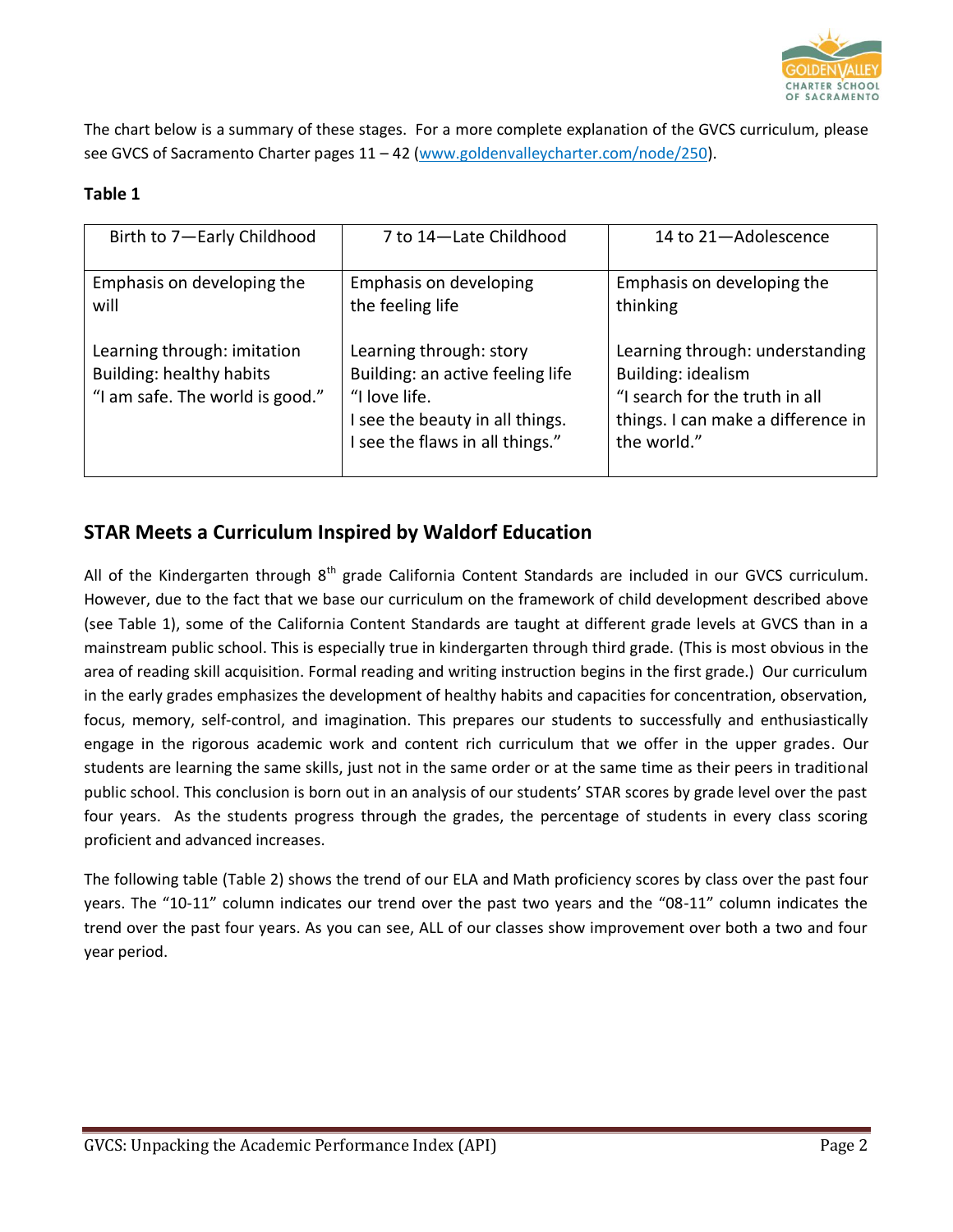

| % Proficient/Adv<br>(Math)                             | $07 - 08$                 | 08-09                     | $09 - 10$                     | $10 - 11$                     | % Change<br>'10 to '11                    | % Change<br>'08 to '11                     |
|--------------------------------------------------------|---------------------------|---------------------------|-------------------------------|-------------------------------|-------------------------------------------|--------------------------------------------|
| Class of '17                                           |                           |                           |                               | 31.37%                        | <b>NA</b>                                 | <b>NA</b>                                  |
| Class of '16                                           |                           |                           | 32.00%                        | 50.00%                        | 18.00%                                    | <b>NA</b>                                  |
| Class of '15                                           |                           | 76.00%                    | 53.85%                        | 60.71%                        | 6.86%                                     | <b>NA</b>                                  |
| Class of '14                                           | 39.29%                    | 72.73%                    | 7.41%                         | 40.00%                        | 32.59%                                    | 0.71%                                      |
| Class of '13                                           | 42.31%                    | 47.83%                    | 36.00%                        | 56.67%                        | 20.67%                                    | 14.36%                                     |
| Class of '12<br>Class of '11<br>% Proficient/Adv (ELA) | 30.43%<br>27.27%<br>07-08 | 36.36%<br>52.38%<br>08-09 | 61.90%<br>47.37%<br>$09 - 10$ | 69.23%<br>60.00%<br>$10 - 11$ | 7.33%<br>12.63%<br>% Change<br>'10 to '11 | 38.80%<br>32.73%<br>% Change<br>'08 to '11 |
| Class of '17                                           |                           |                           |                               | 18.00%                        | <b>NA</b>                                 | <b>NA</b>                                  |
| Class of '16                                           |                           |                           | 12.00%                        | 32.14%                        | 20.14%                                    | <b>NA</b>                                  |
| Class of '15                                           |                           | 16.00%                    | 50.00%                        | 82.14%                        | 32.14%                                    | <b>NA</b>                                  |
| Class of '14                                           | 29.63%                    | 54.55%                    | 51.85%                        | 63.33%                        | 11.48%                                    | 33.70%                                     |
| Class of '13                                           | 42.86%                    | 65.22%                    | 72.00%                        | 75.86%                        | 3.86%                                     | 33.00%                                     |
| Class of '12                                           | 45.45%                    | 68.18%                    | 66.67%                        | 84.62%                        | 17.95%                                    | 39.17%                                     |
| Class of '11                                           | 45.45%                    | 61.90%                    | 57.89%                        | 75.00%                        | 17.11%                                    | 29.55%                                     |

#### **Table 2**

### **API Score by Grade: 2010-11**

There is another way we can show the effectiveness of the Waldorf curriculum through an analysis of our STAR data. Using the Data Director Program we were able to break out the 2011 STAR scores of our students by grade. As the following graph illustrates, our fourth grade student "API" is just below the 800 API target set by the State and our fifth through eighth grade "API" scores are all above the 800 target. I am sure we would all agree that the academic performance of students in the upper grades is more indicative of their true academic proficiency than in the lower grades. Remember, we purposefully emphasize the development of capacities over knowledge, concepts and skills in the lower grades in order to prepare our students to better absorb, understand, and master these concepts in the upper grades. While academic learning is important, our understanding of child development teaches us that earlier is not necessarily better. In some cases, teaching a skill or concept too early or in the wrong sequence can weaken academic understanding rather than strengthening it. When our students perform well academically in the higher grades, we take this as an affirmation that our developmental approach is effective.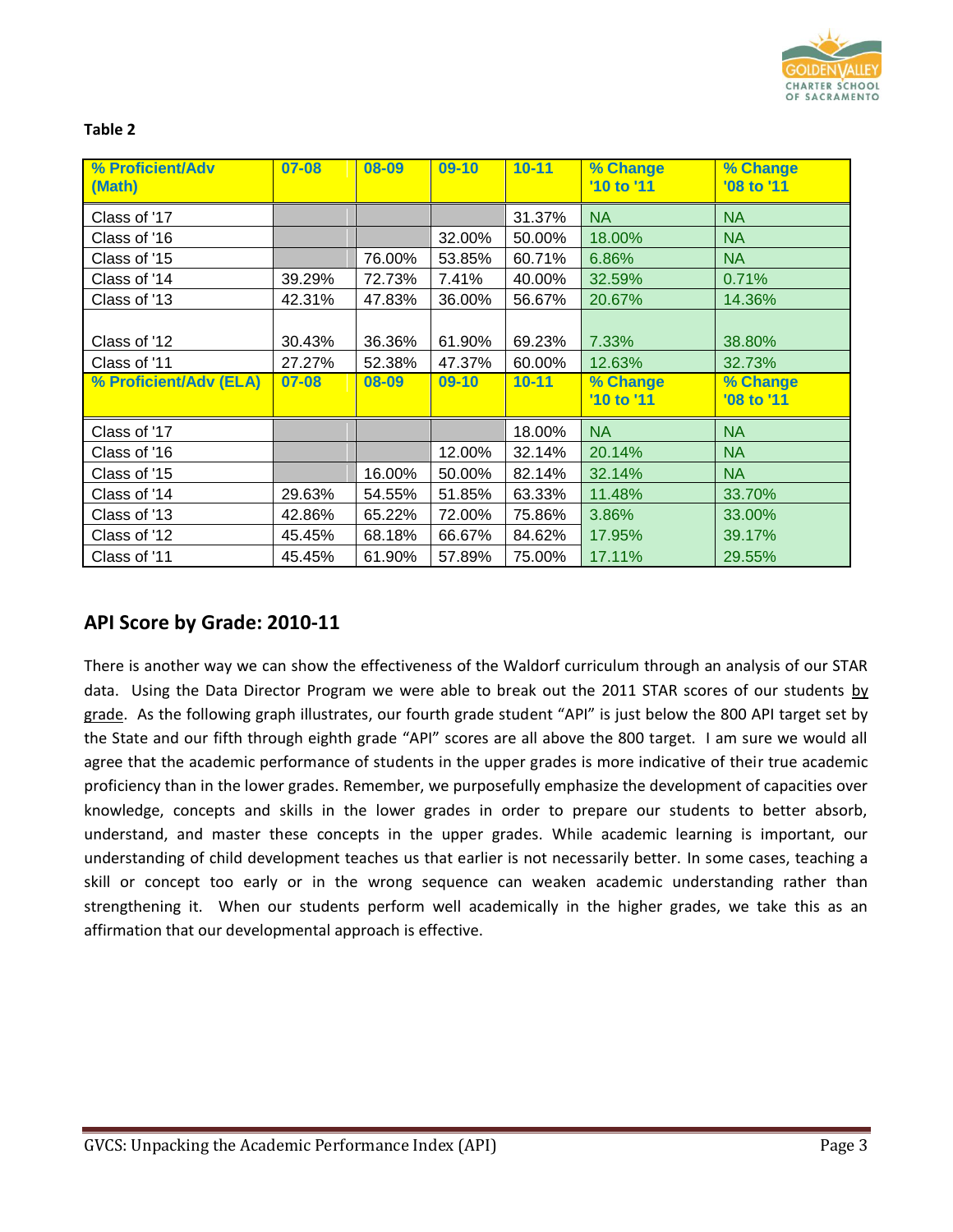

#### **Graph 1**



### **API Score Trend: 2007 – 2011**

Despite our yo-yoing API over the past 5 years, we have experienced an average increase of about 6 points per year over this time (we consider our 801 score in 2009 to be an anomaly and do not expect it to repeat.)

#### **Graph 2**

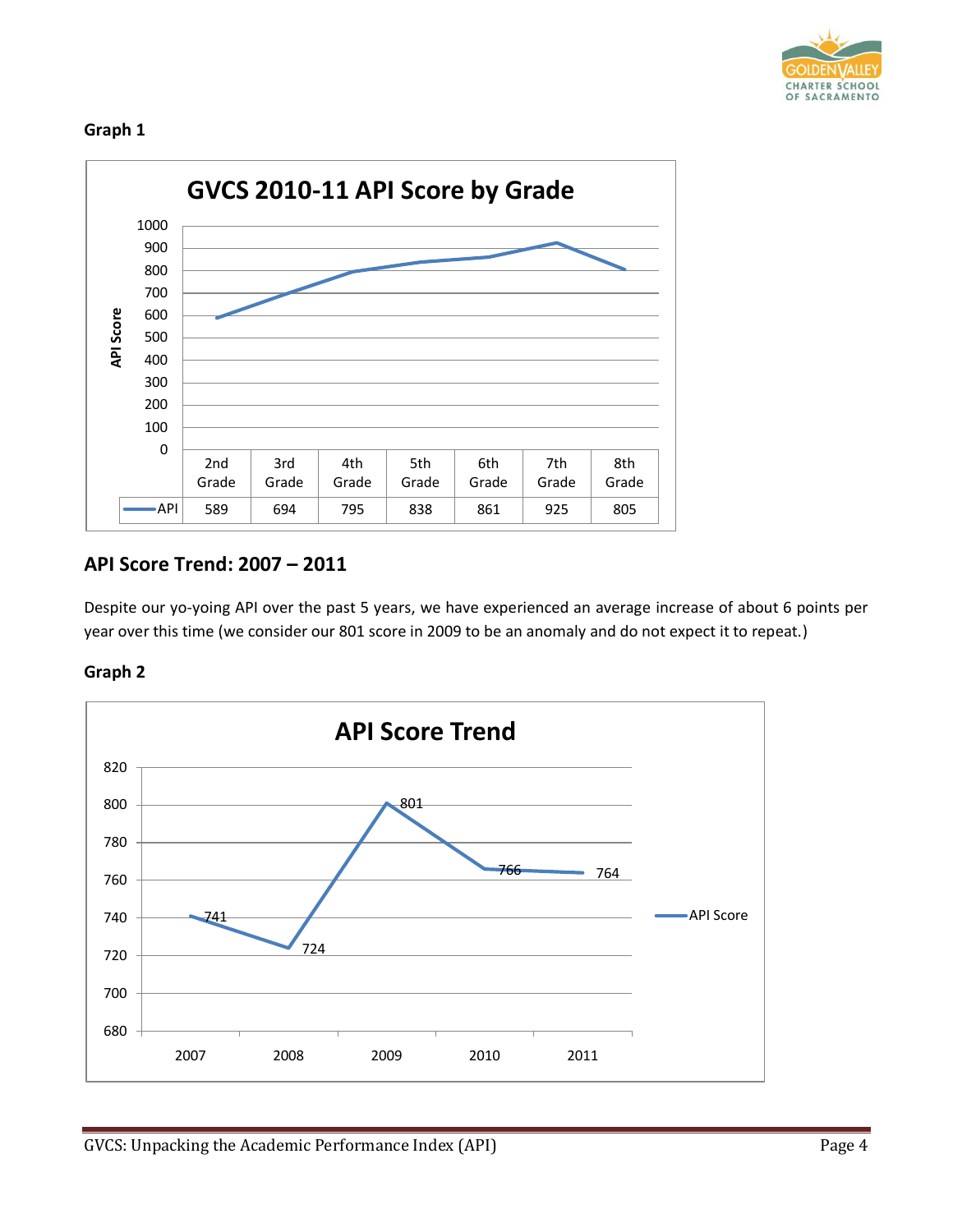

### **API Score Projection: 2011 – 2018**

As a result of enthusiastic parental interest in our school as evidenced by long waiting lists, we established a second first grade class two years ago and will continue to add a class each year until we have two classes of each grade through the eighth grade. As a result, this past spring twice as many second graders (who score the lowest) took the STAR test than in previous years. Therefore, even though the percentage of students scoring proficient and advanced increased in every class, (see Table 2) our API actually went down by two points (see Graph 2)

The following table and graph illustrate a projection of our API over the next six years. The two factors used in this projection are the following: (1) The average grade-level API test score in 2011; (2) the student population in each grade over time as we complete our double tracking process. Since we continue to increase enrollment in our lowest scoring classes over the next two years, our scores are projected to drop before they start increasing again the following year. Also, since our average second and third grade API scores are so far below our overall target score of 800, even when we are fully double tracked in 2018, our average projected score does not reach our State mandated target of 800. Yet, if we were to remove our second and third grade test scores from our API calculation, our 2010-11 API score would have been 840.

|                 | 2010-11 | $2011 - 12$ | $2012 - 13$ | 2014-15 | 2015-16 | 2016-17 | 2017-18 | <b>API Scores</b> |
|-----------------|---------|-------------|-------------|---------|---------|---------|---------|-------------------|
| 2 <sub>nd</sub> | 51      | 60          | 60          | 60      | 60      | 60      | 60      | 589               |
| 3rd             | 28      | 60          | 60          | 60      | 60      | 60      | 60      | 694               |
| 4th             | 28      | 30          | 60          | 60      | 60      | 60      | 60      | 795               |
| 5th             | 29      | 30          | 30          | 60      | 60      | 60      | 60      | 838               |
| 6th             | 29      | 30          | 30          | 30      | 60      | 60      | 60      | 861               |
| 7th             | 26      | 30          | 30          | 30      | 30      | 60      | 60      | 861               |
| 8th             | 20      | 30          | 30          | 30      | 30      | 30      | 60      | 861               |
|                 |         |             |             |         |         |         |         |                   |
| <b>API</b>      | 764     | 754         | 758         | 765     | 773     | 780     | 786     |                   |

#### **Table 3**